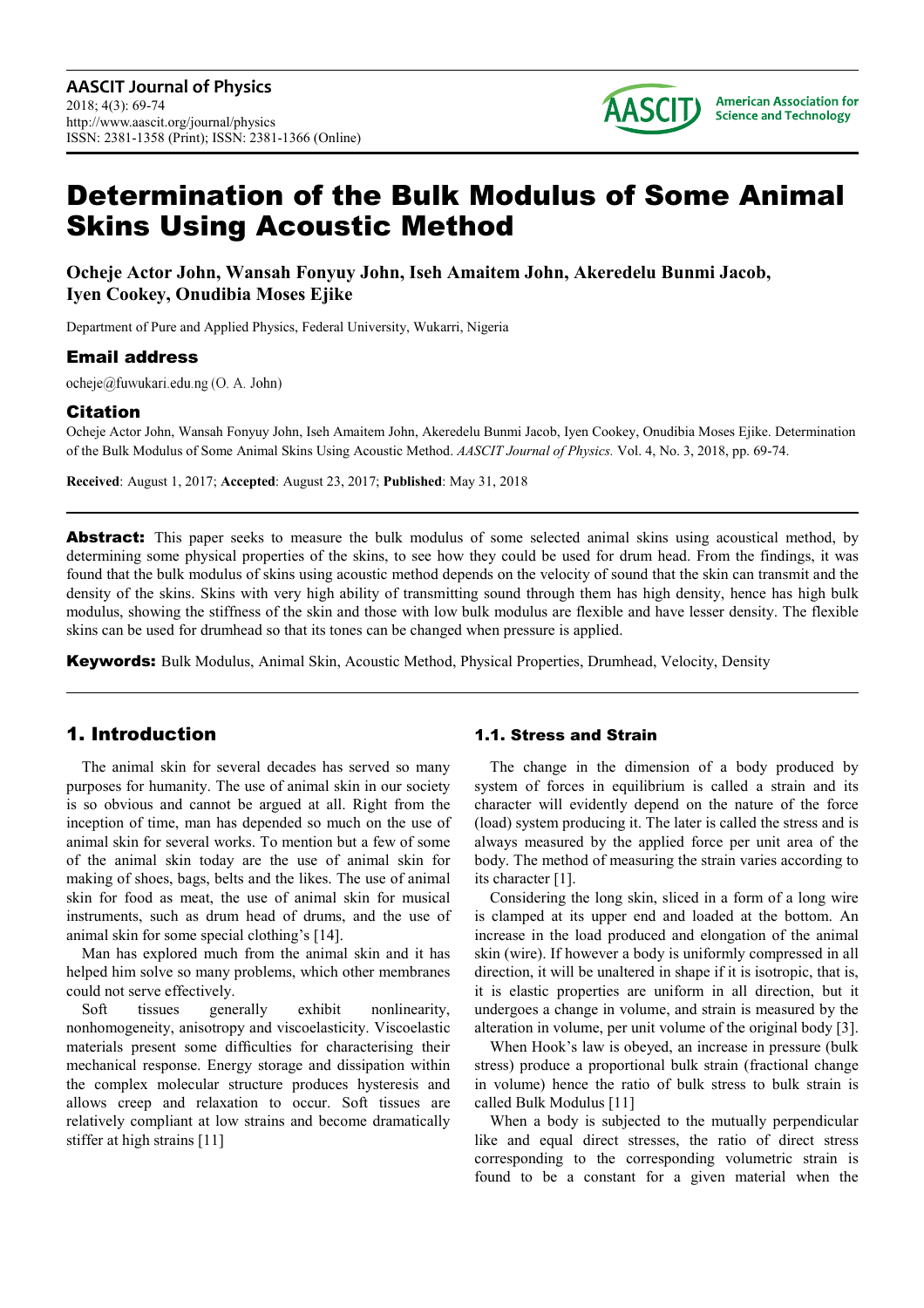deformation is within a certain limit. This ratio is known as bulk modulus and is usually denoted by B [12].

### 1.2. Physics of Drums

A percussion instrument is any instrument that produces sound by being hit with an implement, shaken, rubbed, scraped, or by any other action which sets the object into vibration. Drum belongs the family of percussion instrument known as membranophones.

### 1.2.1. Vibrations of the Drumheads

The most obvious parts generating sound in drums are the drumheads. A vibrating Drumhead is a complex physical system and to understand its behavior, it is useful to start with a simplified model – the ideal circular membrane.

*The Ideal Circular Membrane* 

An ideal circular membrane is defined by its diameter d [m], surface tension T [N/m] and superficial density  $\text{[kg/m}^2\text{]}$ . Attributes like bending stiffness or a non-uniform material density are neglected in this model.

The vibrational behavior of an ideal circular membrane, fixed at its circumference, is well known. When excited, the membrane vibrates with a superposition of *modes* of order (m, n), where m defines the number of *nodal diameters* and n the number of *nodal circles* including the circular boundary. These nodal lines and circles are defined as regions, where the displacement of the membrane for the particular mode is minimal.

*Real Membranes* 

The model of the ideal membrane neglects two major influences: the properties of the membrane material and the environment, i.e. the air surrounding the vibrating membrane. The vibration of a membrane leads to a bending and shearing of the material. A real membrane will resist this elastic deformations to a certain degree due to the thickness and properties of the membrane material. This resistance is called *bending stiffness* and *stiffness to shear* and will in general raise the modal frequencies of the membrane. Adding to this effect, any irregularity in the material can alter the modal structure. In modern drumheads for example, additional rings or layers of mylar on the membrane are used to specifically create irregularities in the membrane structure. These modifications then dampen or shift certain frequency modes and influence the sound of the drum, e.g. make it more harmonic.

Concentrating on thin, single-layered membranes, another effect plays a more dominant role – *air loading*. This term describes the fact that the membrane interacts with the surrounding air when it is vibrating. Air that is moved by the membrane, can affect the frequency of the resonance modes in two possible directions. The mere presence of air around a membrane causes a *lowering* of the modal frequencies. In contrast, an air volume confined by a second membrane or a closed drum kettle will *raise* the frequencies, especially of the circular modes. In practice, the effect of air loading can be observed in the sound of the kettle drum or *timpani*: the enclosed air volume of the timpani's kettle is responsible for

a shifting of modes which results in a nearly harmonic ratio of modes and gives the sound of the timpani a defined pitch and the frequencies of the membrane's vibrational Modes depend on the size, density, and tension of the membrane.

# 2. Materials and Method

The speed of sound in a material can be determined by making use of the acoustic impedance tube. This is a special apparatus used in determining how sound are absorbed by different materials in acoustic field.

#### 2.1. The Bulk Modulus of a Material

The bulk Modulus of a material is given as;

Bulk Modulus (B) = 
$$
\frac{Bulk \ stress}{Bulk \ strain}
$$

$$
B = \frac{-\Delta P}{\frac{\Delta V}{V_o}}
$$

Where  $\Delta P$  is change in pressure,  $\Delta V$  is change in volume and  $V<sub>o</sub>$  is the initial or original volume

### 2.2. Bulk Modulus and Its Relationship to Acoustic Velocity

As shown above, the Bulk modulus of any material is given as  $B = \frac{-\Delta P}{\frac{\Delta V}{V_o}}$ 

Now let ΔP (stress) be represented by  $\Pi$  and  $\frac{\Delta V}{V_o}$  (strain) be represented by, so that the relationship between the three parameter can be written as:

$$
\eta = B\beta \text{ or } B = \frac{\eta}{\beta}
$$

Most of the solids and liquids which are visco-elastic, the relationship that exist between stress and strain are non-linear [2]. For instance, if a low intensity ultra sound is used, the material response almost linearly to the stress (in this case change in pressure). In general, the speed of sound C is given

as 
$$
C = \sqrt{c/\rho}
$$

Where, c is the coefficient of stiffness and  $\rho$  is the density of the material. The speed of sound increases with the stiffness of the material and decreases with the density of the material. In volume medium, the wave speed takes the general form

$$
C = \sqrt{\frac{(elastic\ property)}{(initial\ property)} = \sqrt{B/\rho}}
$$

### 2.3. Density of Skin

To be able to determine the density of the skins, the mass of each of the skin ought to be known and the volume as well. Hence each of the skin cut in spherical shape was weighed in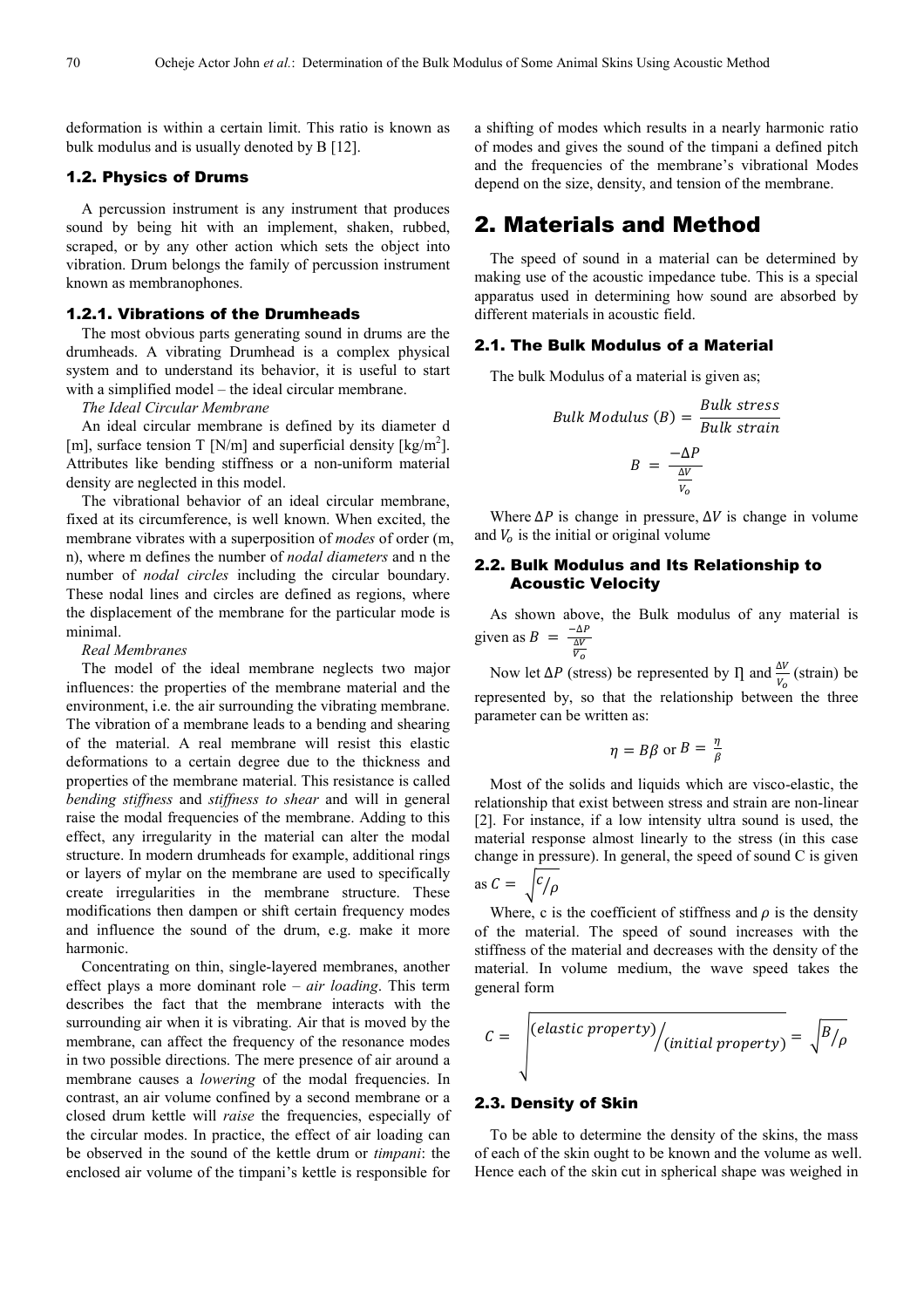a chemical balance to determine their masses and a meter rule was used to measure the diameter of each of the skins [8]. The result obtained is as tabulated Table 2.

Density  $\rho$  is determined thus;  $\rho = \frac{m}{n}$  $\frac{m}{v}$ ; where m is mass and v is the volume Volume of a sphere is given as  $V = \frac{4}{3}\pi r^3$ .

# 3. Equipment and Set-up

Each of the animal skin is placed at the sample holder of the acoustic impedance tube. At a given frequency, the

microphone is pulled until maximum amplitude of a sin wave is seen at that point; the position of the microphone is taken from the scale on the tube. The microphone is again pushed backward to obtain the minimum amplitude of the sin wave at this point again; the position of the microphone is also taken from the scale on the tube. The amplitude is seen and read from the oscilloscope. The amplitude is measured by measuring the height of the amplitude of the sin wave from the oscilloscope. This whole process is repeated several times at different frequencies, ranging from 300 to 600Hz, for all the four skins and the result tabulated.



*Figure 1. Experimental set up.* 

# 4. Determination of Bulk Modulus and Results

### 4.1. Determination of the Bulk Modulus Using the Speed of Sound

The Bulk Modulus of the animal skin can now be determine by using the equation for speed of sound and relating it to the wave length of the wave and the frequency of the wave.

### 4.2. Finding the Bulk Modulus of Skin

From the well-known general sound equation given as;

 $C^2 = \frac{B}{a}$  $\frac{1}{\rho}$ , where 'B' is the Bulk modulus of elasticity of the skins,  $\overline{C}$  'is the speed of sound of the skins,  $\rho$  is the density of the skin [8]. Since the bulk modulus of elasticity of the skins cannot be determined directly, the speed of sound of each of the skin was first determined by using the acoustic impedance tube.

### 4.3. Finding the Velocity of Sound of the Skins

Let  $X_1, X_2$  represent Maximum and Minimum position respectively and the difference between the two position taken as  $\Delta X = X_2 - X_1$ .

It is well known that the speed of sound is related to frequency by;

$$
f=\frac{c}{\lambda},
$$

where

$$
\Delta X = X_2 - X_1 = \lambda,
$$

Therefore,  $\lambda = \Delta X$ 

Hence  $f = \frac{c}{\Delta X}$ 

Thus plotting f against  $\frac{1}{2}\Delta X$ , gives a straight line graph whose slope is the velocity of sound (c) in each of the skins.

The tables below shows the detail of measurements and summary of some calculations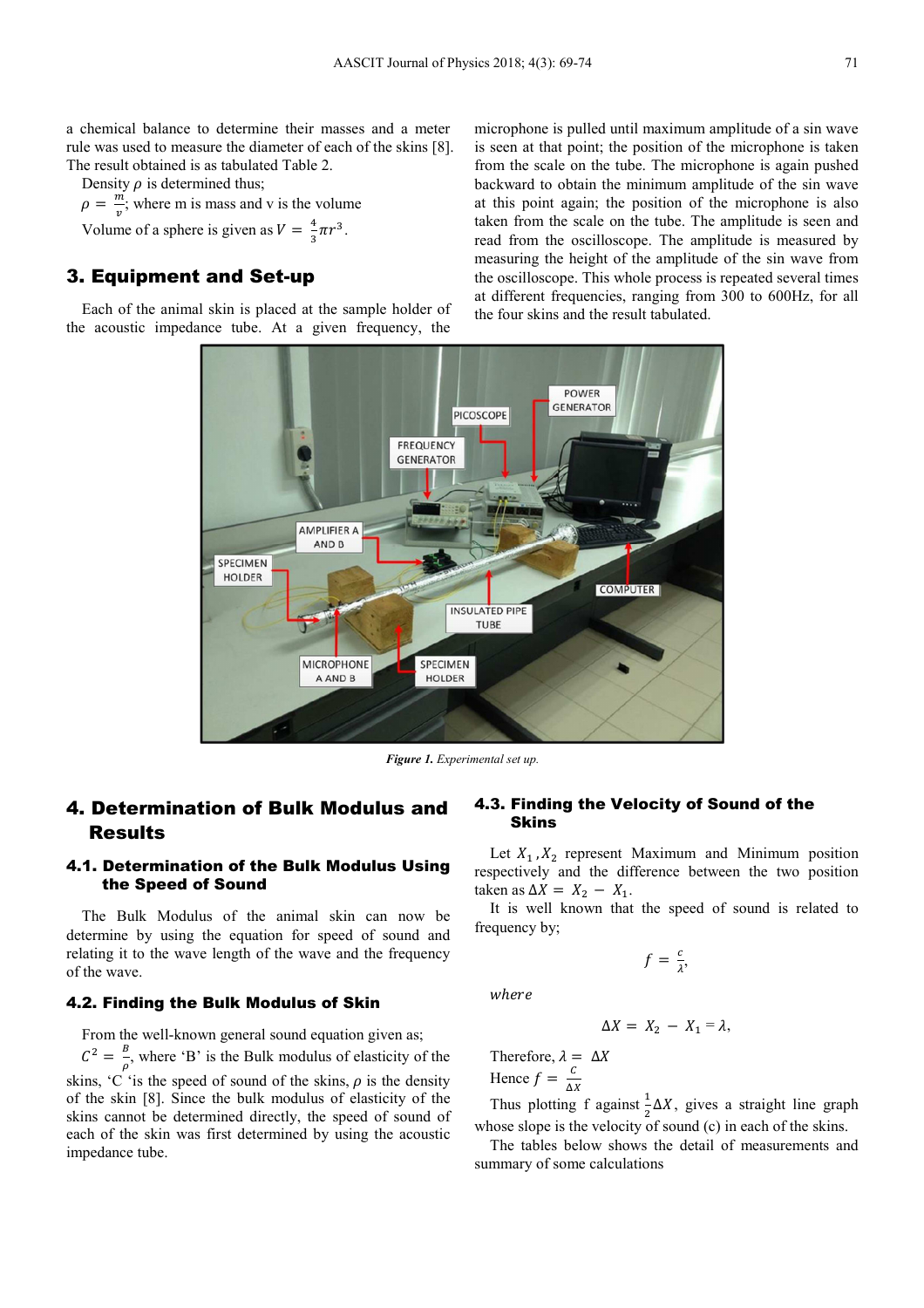### 4.4. Results from Measurement

The results of the measurements made are as tabulated in

table 1-4 below and the graph for each animal skin is also shown in figure 2-5 below.

| <b>SKIN</b> | Freq. (Hz) | <b>Maximum Amp.(mV)</b> | Minimum Amp.(mV)                                       | <b>Maximum position (cm)</b> | Minimum position (cm) |
|-------------|------------|-------------------------|--------------------------------------------------------|------------------------------|-----------------------|
| Goat        | 300        | 0.10                    | 6.0                                                    | 62.8                         | 36.8                  |
|             | 400        | 0.36                    | 14.0                                                   | 51.6                         | 30.3                  |
|             | 500        | 0.40                    | 10.0                                                   | 42.8                         | 25.8                  |
|             | 600        | 0.28                    | 8.0                                                    | 35.6                         | 21.2                  |
| Sheep       | 300        | 0.14                    | 10.0                                                   | 63.9                         | 37.7                  |
|             | 400        | 0.44                    | 12.0                                                   | 51.8                         | 30.2                  |
|             | 500        | 0.54                    | 12.0                                                   | 42.8                         | 25.8                  |
|             | 600        | 0.32                    | 8.0                                                    | 36.7                         | 22.8                  |
|             | 300        | 0.12                    | 16.0                                                   | 63.9                         | 38.4                  |
|             | 400        | 0.40                    | 14.0                                                   | 51.3                         | 29.8                  |
| Crocodile   | 500        | 0.54                    | 12.0                                                   | 42.3                         | 25.7                  |
|             | 600        | 0.32                    | 7.0                                                    | 37.3                         | 23.1                  |
| Alligator   | 300        | 0.14                    | 5.5                                                    | 63.8                         | 37.9                  |
|             | 400        | 0.40                    | 10.0                                                   | 49.7                         | 29.9                  |
|             | 500        | 0.50                    | 20.0                                                   | 41.6                         | 25.7                  |
|             | 600        | 0.48                    | 12.0                                                   | 37.4                         | 22.9                  |
|             |            |                         | $T_2$ <b>LLe</b> $\uparrow$ Claim management dimension |                              |                       |

*Table 1. Acoustic impedance tube measurement.* 

*Table 2. Skin mass and dimension.* 

| <b>SKIN</b> | Mass(g)            | Diameter (mm)  | Radius (mm)     |
|-------------|--------------------|----------------|-----------------|
| Alligator   | $1.8978 \pm 0.001$ | $6.8 \pm 0.05$ | $3.40 \pm 0.05$ |
| Sheep       | $1.6615 \pm 0.001$ | $6.9 \pm 0.05$ | $3.50 \pm 0.05$ |
| Goat        | $1.6938 \pm 0.001$ | $6.9 \pm 0.05$ | $3.50 \pm 0.05$ |
| Crocodile   | $5.3242 \pm 0.001$ | $6.9 \pm 0.05$ | $3.50 \pm 0.05$ |

| Table 3. Density of animal skins. |                   |  |
|-----------------------------------|-------------------|--|
| <b>SKIN</b>                       | Density $(kg/m3)$ |  |
| Alligator                         | 11527             |  |
| Sheep                             | 9251              |  |
| Goat                              | 9432              |  |
| Crocodile                         | 19624             |  |

*Table 4. Measurement for each graph.* 

| <b>Skin</b> | <b>Frequency (HZ)</b> | $\Delta X$ (mm)  | $\frac{1}{2}\Delta X(m^{-1})$ |
|-------------|-----------------------|------------------|-------------------------------|
|             | 300                   | $31.0 \pm 0.001$ | 1.610                         |
|             | 400                   | $19.8 \pm 0.001$ | 2.530                         |
| Goat        | 500                   | $15.5 \pm 0.001$ | 3.230                         |
|             | 600                   | $14.5 \pm 0.001$ | 3.450                         |
|             | 300                   | $24.4 \pm 0.001$ | 2.050                         |
|             | 400                   | $20.8 \pm 0.001$ | 2.300                         |
| Sheep       | 500                   | $16.6 \pm 0.001$ | 3.010                         |
|             | 600                   | $13.6 \pm 0.001$ | 3.680                         |
|             | 300                   | $24.0 \pm 0.001$ | 2.080                         |
| Crocodile   | 400                   | $21.3 \pm 0.001$ | 2.350                         |
|             | 500                   | $16.6 \pm 0.001$ | 3.010                         |
|             | 600                   | $13.9 \pm 0.001$ | 3.600                         |
|             | 300                   | $25.5 \pm 0.001$ | 1.960                         |
|             | 400                   | $20.6 \pm 0.001$ | 2.430                         |
| Alligator   | 500                   | $16.6 \pm 0.001$ | 3.010                         |
|             | 600                   | $14.2 \pm 0.001$ | 3.520                         |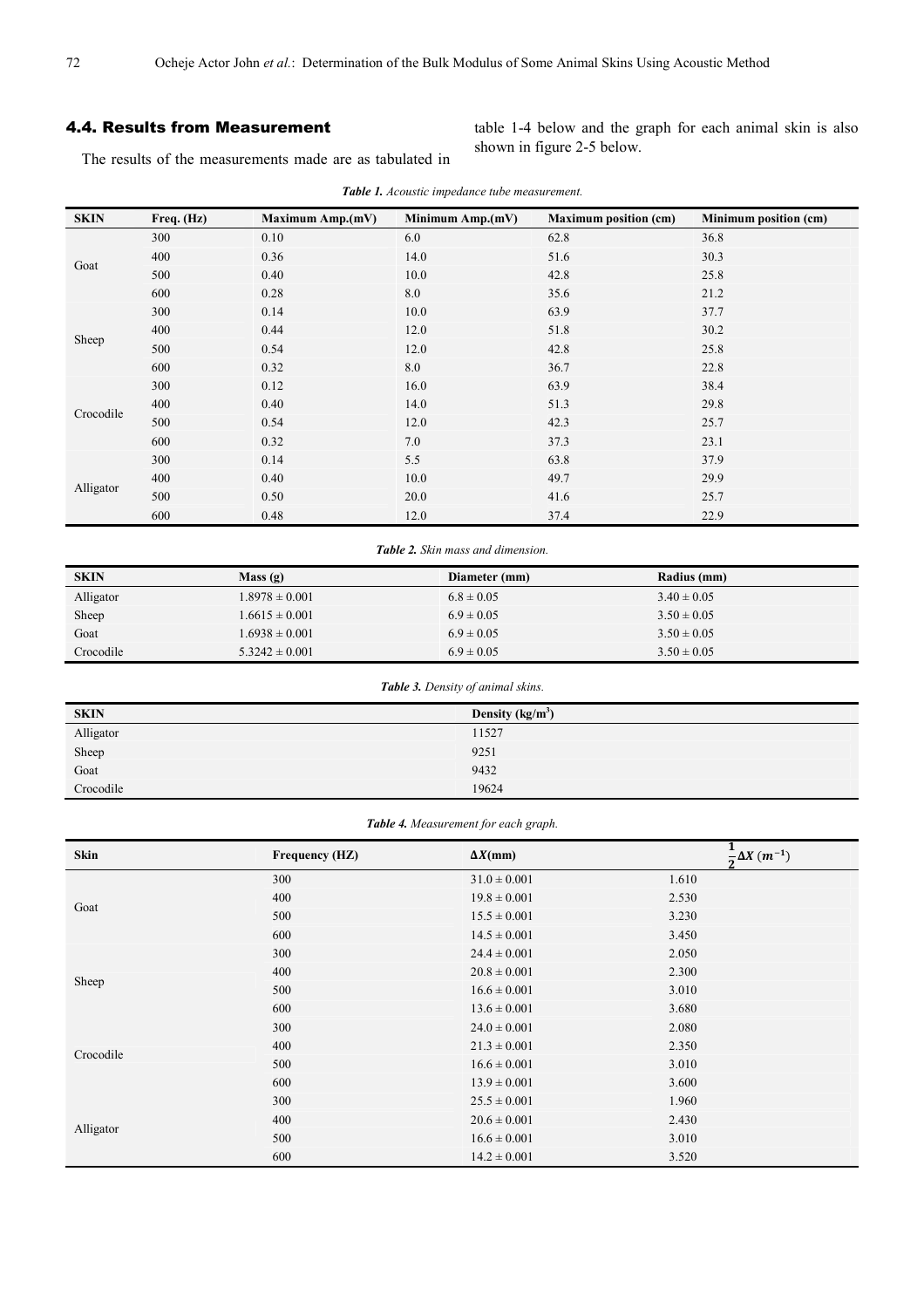